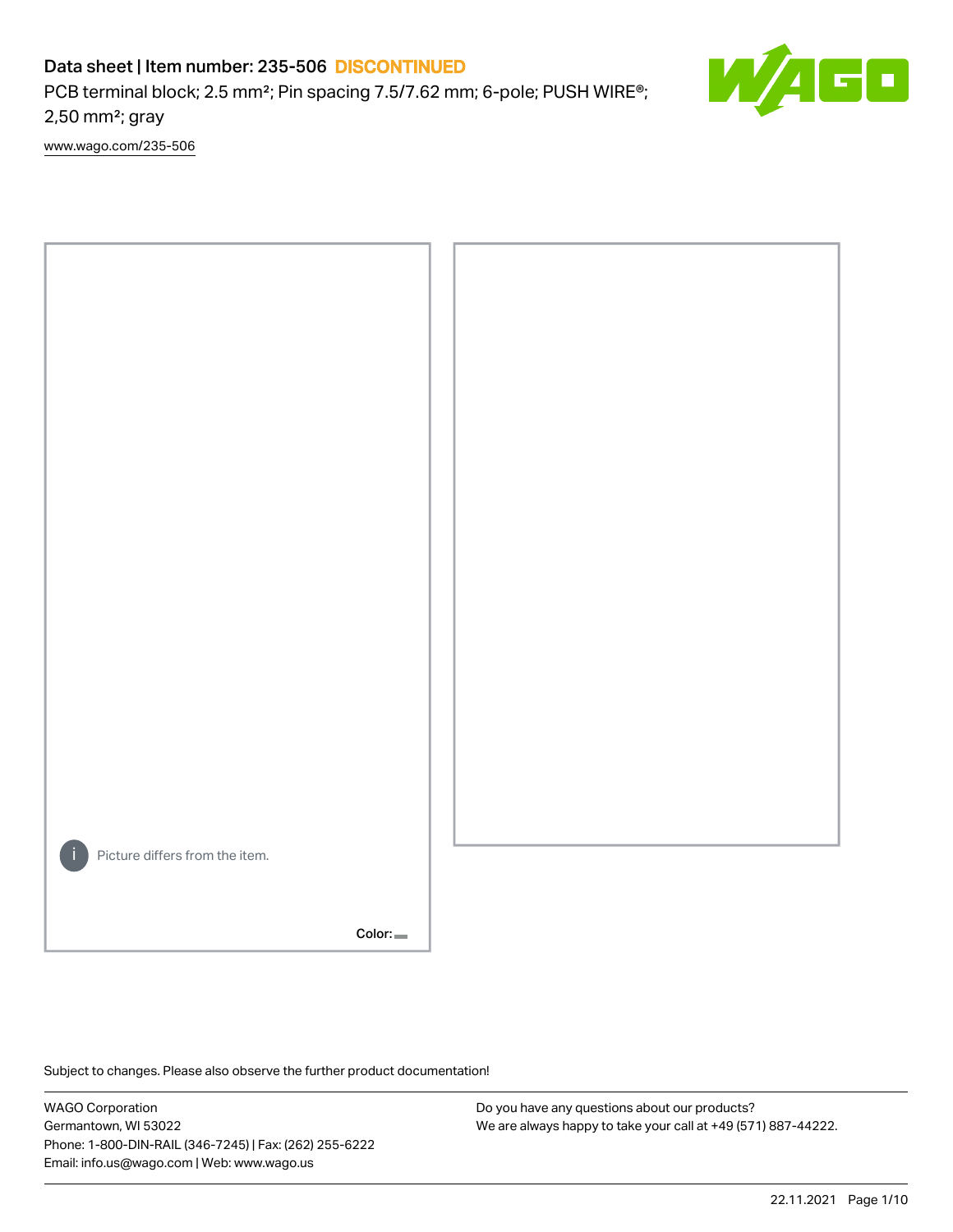

Dimensions in mm

 $L =$  (pole no. x pin spacing) + 1.5 mm

 $X$  This item has been discontinued and is no longer available as of 31.10.2016.

#### Item description

- $\blacksquare$  Low-profile terminal strips with screwdriver-actuated PUSH WIRE<sup>®</sup> termination
- **Push-in termination of solid conductors**
- $\blacksquare$ Double solder pins for high mechanical stability
- $\blacksquare$ Set to metric or inch pin spacing by compressing PCB terminal strips or pulling them apart

Subject to changes. Please also observe the further product documentation! Data

WAGO Corporation Germantown, WI 53022 Phone: 1-800-DIN-RAIL (346-7245) | Fax: (262) 255-6222 Email: info.us@wago.com | Web: www.wago.us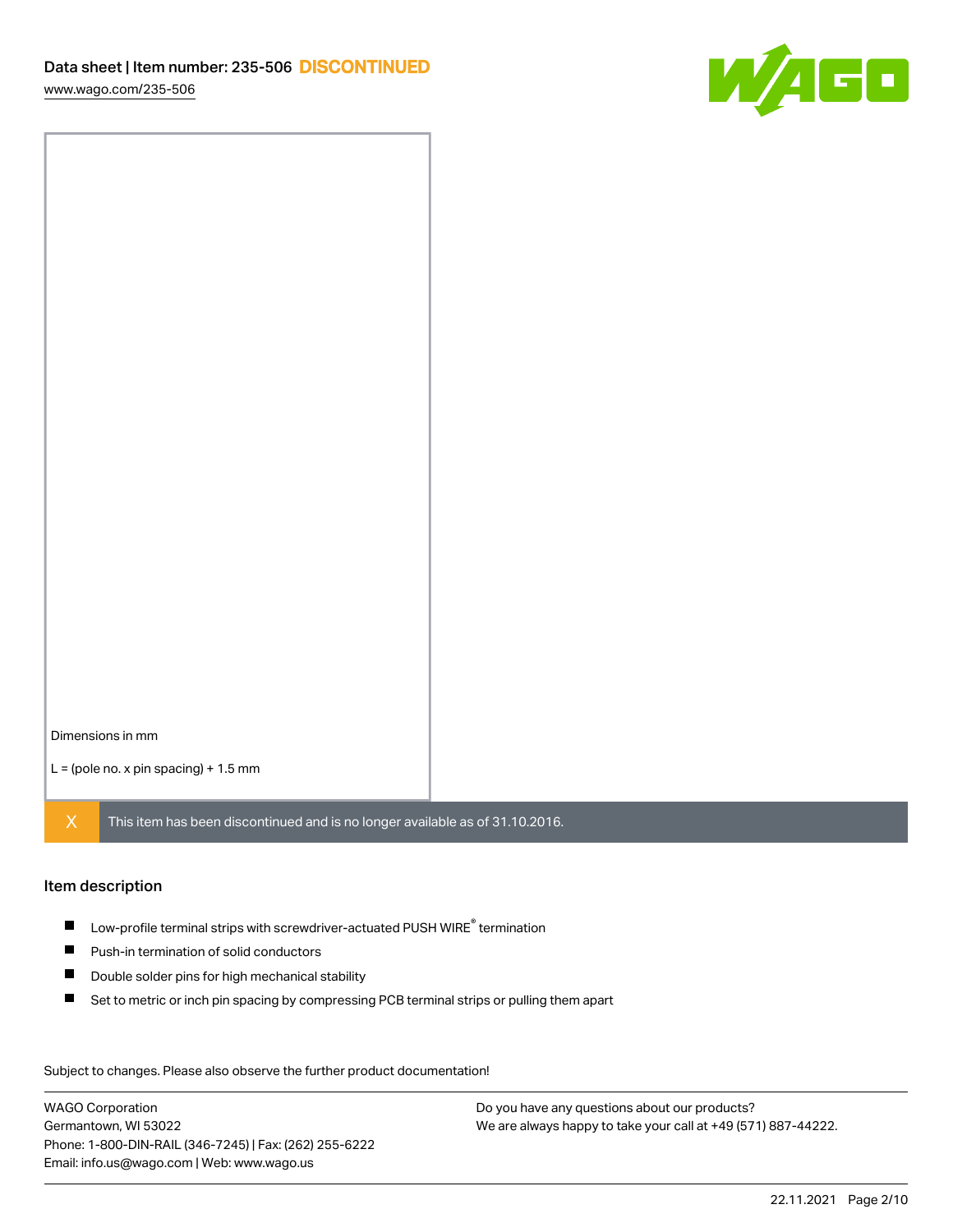Data



| <b>Notes</b> |                                                                                                                  |
|--------------|------------------------------------------------------------------------------------------------------------------|
| Variants:    | Other pole numbers                                                                                               |
|              | Other colors                                                                                                     |
|              | Terminal strips with 7.5/7.62 mm and 10/10.16 mm pin spacing                                                     |
|              | Mixed-color PCB connector strips                                                                                 |
|              | Direct marking                                                                                                   |
|              | Versions for Exi                                                                                                 |
|              | Other versions (or variants) can be requested from WAGO Sales or<br>configured at https://configurator.wago.com/ |

## Electrical data

## IEC Approvals

| Ratings per                 | IEC/EN 60664-1                                                        |
|-----------------------------|-----------------------------------------------------------------------|
| Rated voltage (III / 3)     | 400 V                                                                 |
| Rated surge voltage (III/3) | 6 <sub>kV</sub>                                                       |
| Rated voltage (III/2)       | 630 V                                                                 |
| Rated surge voltage (III/2) | 6 <sub>kV</sub>                                                       |
| Nominal voltage (II/2)      | 1000V                                                                 |
| Rated surge voltage (II/2)  | 6 <sub>kV</sub>                                                       |
| Rated current               | 24 A                                                                  |
| Legend (ratings)            | $(III / 2)$ $\triangle$ Overvoltage category III / Pollution degree 2 |

## UL Approvals

| Approvals per                  | <b>UL 1059</b> |
|--------------------------------|----------------|
| Rated voltage UL (Use Group B) | 300 V          |
| Rated current UL (Use Group B) | 10 A           |
| Rated voltage UL (Use Group D) | 300 V          |
| Rated current UL (Use Group D) | 10 A           |

## CSA Approvals

| Rated voltage CSA (Use Group B) | 300 V |
|---------------------------------|-------|
| Rated current CSA (Use Group B) |       |

#### Connection data

| Total number of connection points |  |
|-----------------------------------|--|
| Total number of potentials        |  |

Subject to changes. Please also observe the further product documentation!

| WAGO Corporation                                       | Do you have any questions about our products?                 |
|--------------------------------------------------------|---------------------------------------------------------------|
| Germantown, WI 53022                                   | We are always happy to take your call at +49 (571) 887-44222. |
| Phone: 1-800-DIN-RAIL (346-7245)   Fax: (262) 255-6222 |                                                               |
| Email: info.us@wago.com   Web: www.wago.us             |                                                               |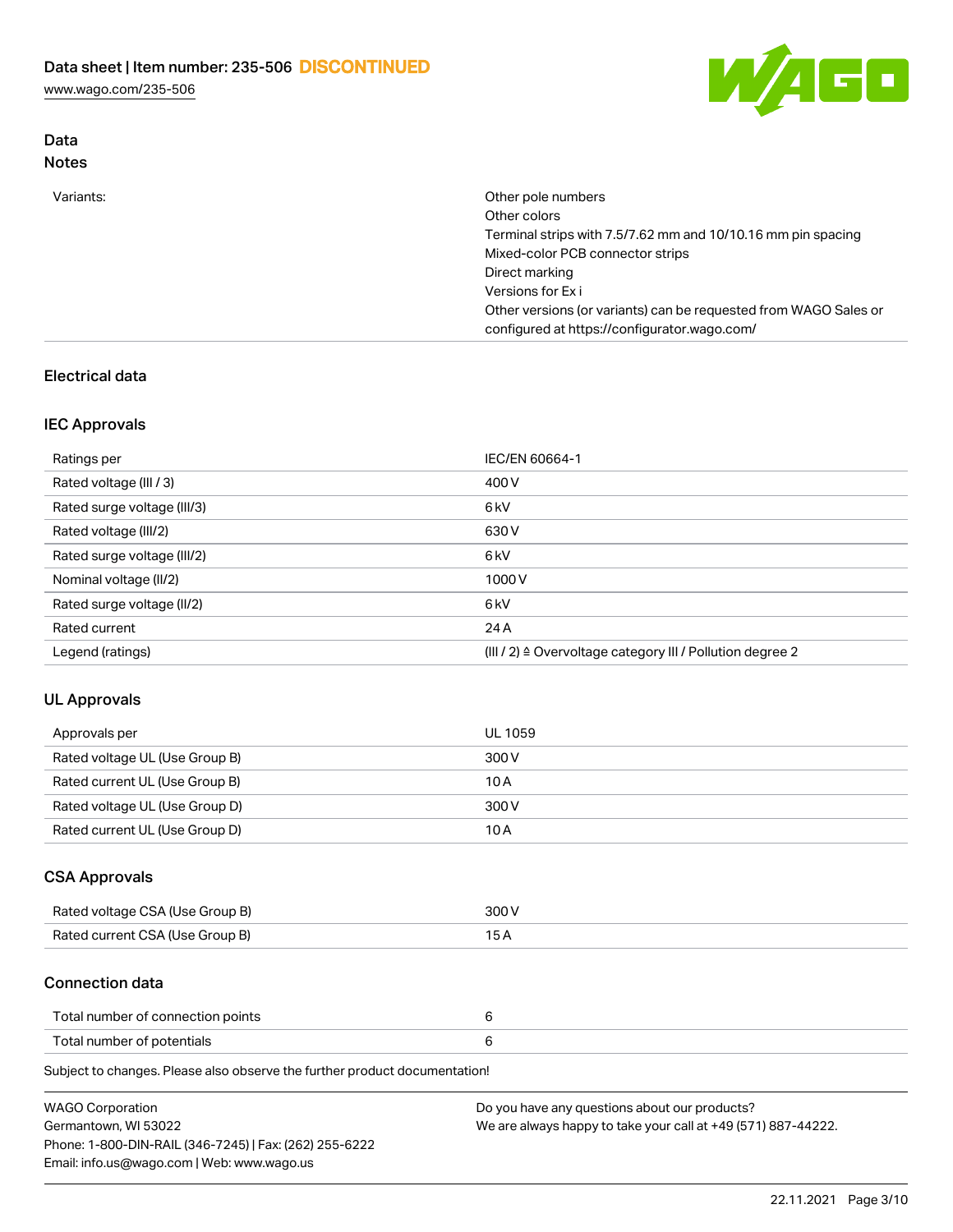

| Number of connection types |  |
|----------------------------|--|
| Number of levels           |  |

## Connection 1

| Connection technology |  |
|-----------------------|--|
|-----------------------|--|

| Connection technology                             | PUSH WIRE                              |
|---------------------------------------------------|----------------------------------------|
| Actuation type                                    | Operating tool                         |
| Solid conductor                                   | $0.5$ 2.5 mm <sup>2</sup> / 20  14 AWG |
| Fine-stranded conductor; with insulated ferrule   | $0.251.5$ mm <sup>2</sup>              |
| Fine-stranded conductor; with uninsulated ferrule | $0.251.5$ mm <sup>2</sup>              |
| Strip length                                      | $910$ mm / 0.35  0.39 inch             |
| Conductor connection direction to PCB             | 0°                                     |
| Number of poles                                   | 6                                      |
|                                                   |                                        |

## Physical data

| Pin spacing                          | 7.5/7.62 mm / 0.295/0.3 inch |
|--------------------------------------|------------------------------|
| Width                                | 46.5 mm / 1.831 inch         |
| Height                               | 12.8 mm / 0.504 inch         |
| Height from the surface              | 9.2 mm / 0.362 inch          |
| Depth                                | 12.5 mm / 0.492 inch         |
| Solder pin length                    | 3.6 <sub>mm</sub>            |
| Solder pin dimensions                | $0.8 \times 0.4$ mm          |
| Drilled hole diameter with tolerance | 1 <sup>(+0.1)</sup> mm       |

# PCB contact

| PCB Contact                         | THT                                      |
|-------------------------------------|------------------------------------------|
| Solder pin arrangement              | over the entire terminal strip (in-line) |
| Number of solder pins per potential |                                          |

## Material data

| Color                       | gray                                    |
|-----------------------------|-----------------------------------------|
| Material group              |                                         |
| Insulation material         | Polyamide (PA66)                        |
| Flammability class per UL94 | V0                                      |
| Clamping spring material    | Chrome nickel spring steel (CrNi)       |
| Contact material            | Electrolytic copper ( $E_{\text{Cu}}$ ) |

Subject to changes. Please also observe the further product documentation!

| <b>WAGO Corporation</b>                                | Do you have any questions about our products?                 |
|--------------------------------------------------------|---------------------------------------------------------------|
| Germantown, WI 53022                                   | We are always happy to take your call at +49 (571) 887-44222. |
| Phone: 1-800-DIN-RAIL (346-7245)   Fax: (262) 255-6222 |                                                               |
| Email: info.us@wago.com   Web: www.wago.us             |                                                               |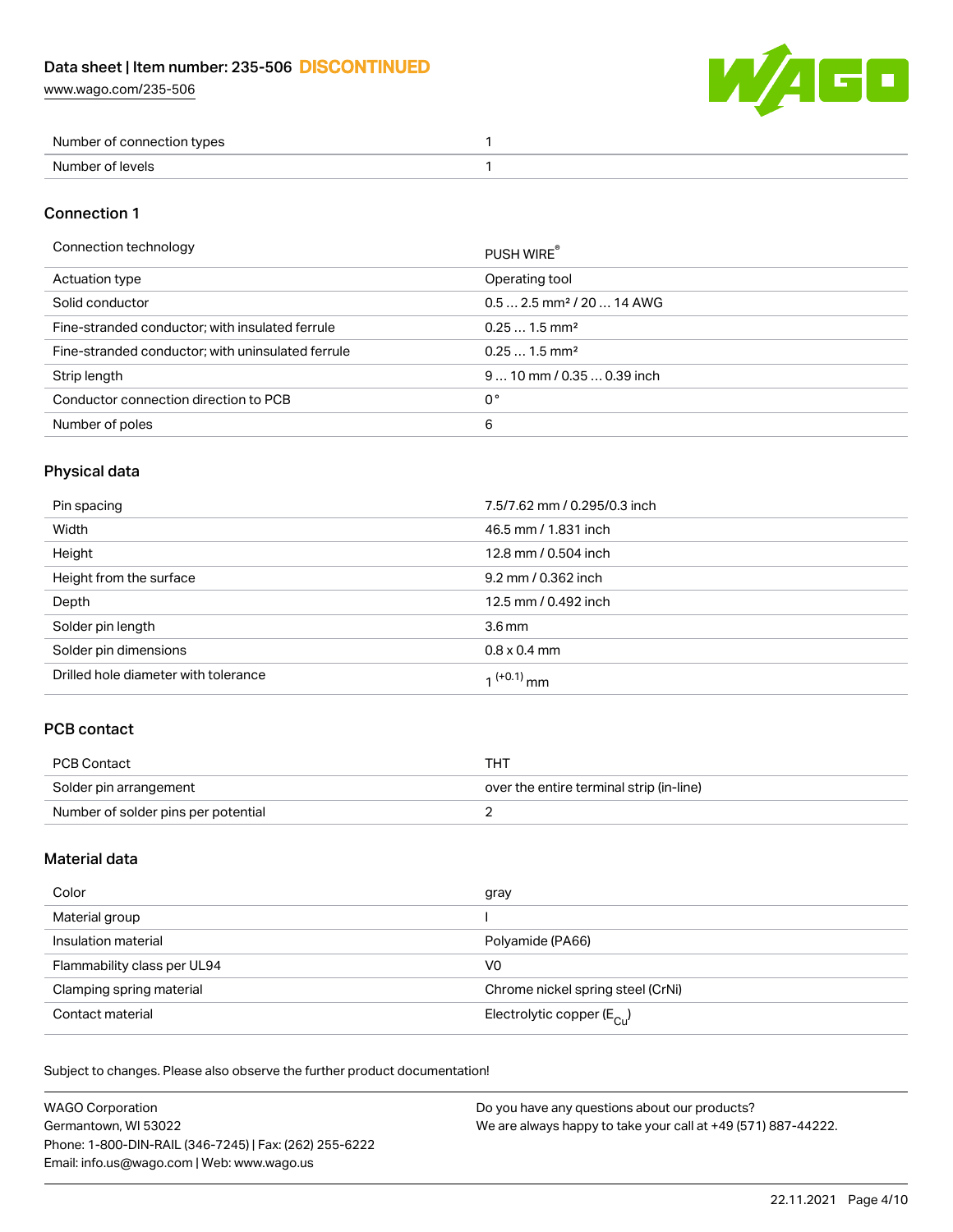[www.wago.com/235-506](http://www.wago.com/235-506)



| Contact plating | tin-plated |
|-----------------|------------|
| Fire load       | $0.094$ MJ |
| Weight          | 5.1 g      |

#### Environmental requirements

Limit temperature range  $-60...+105$  °C

## Commercial data

| <b>Product Group</b>  | 4 (Printed Circuit) |
|-----------------------|---------------------|
| PU (SPU)              | 100 (25) Stück      |
| Packaging type        | box                 |
| Country of origin     | <b>CH</b>           |
| <b>GTIN</b>           | 4044918830867       |
| Customs tariff number | 85369010000         |

## Approvals / Certificates

## Country specific Approvals

| Logo | Approval                                            | <b>Additional Approval Text</b> | Certificate<br>name       |
|------|-----------------------------------------------------|---------------------------------|---------------------------|
|      | <b>CCA</b><br>DEKRA Certification B.V.              | EN 60947                        | NTR NL-<br>7144           |
| KEMA | <b>CCA</b><br>DEKRA Certification B.V.              | EN 60947                        | 2149549.02                |
|      | <b>CCA</b><br>DEKRA Certification B.V.              | EN 60998                        | NTR <sub>NL</sub><br>6919 |
|      | <b>CCA</b><br>DEKRA Certification B.V.              | EN 60947-7-4                    | NTR NL-<br>7774           |
|      | <b>VDE</b><br>VDE Prüf- und Zertifizierungsinstitut | EN 60947                        | 40029328                  |

Subject to changes. Please also observe the further product documentation!

WAGO Corporation Germantown, WI 53022 Phone: 1-800-DIN-RAIL (346-7245) | Fax: (262) 255-6222 Email: info.us@wago.com | Web: www.wago.us Do you have any questions about our products? We are always happy to take your call at +49 (571) 887-44222.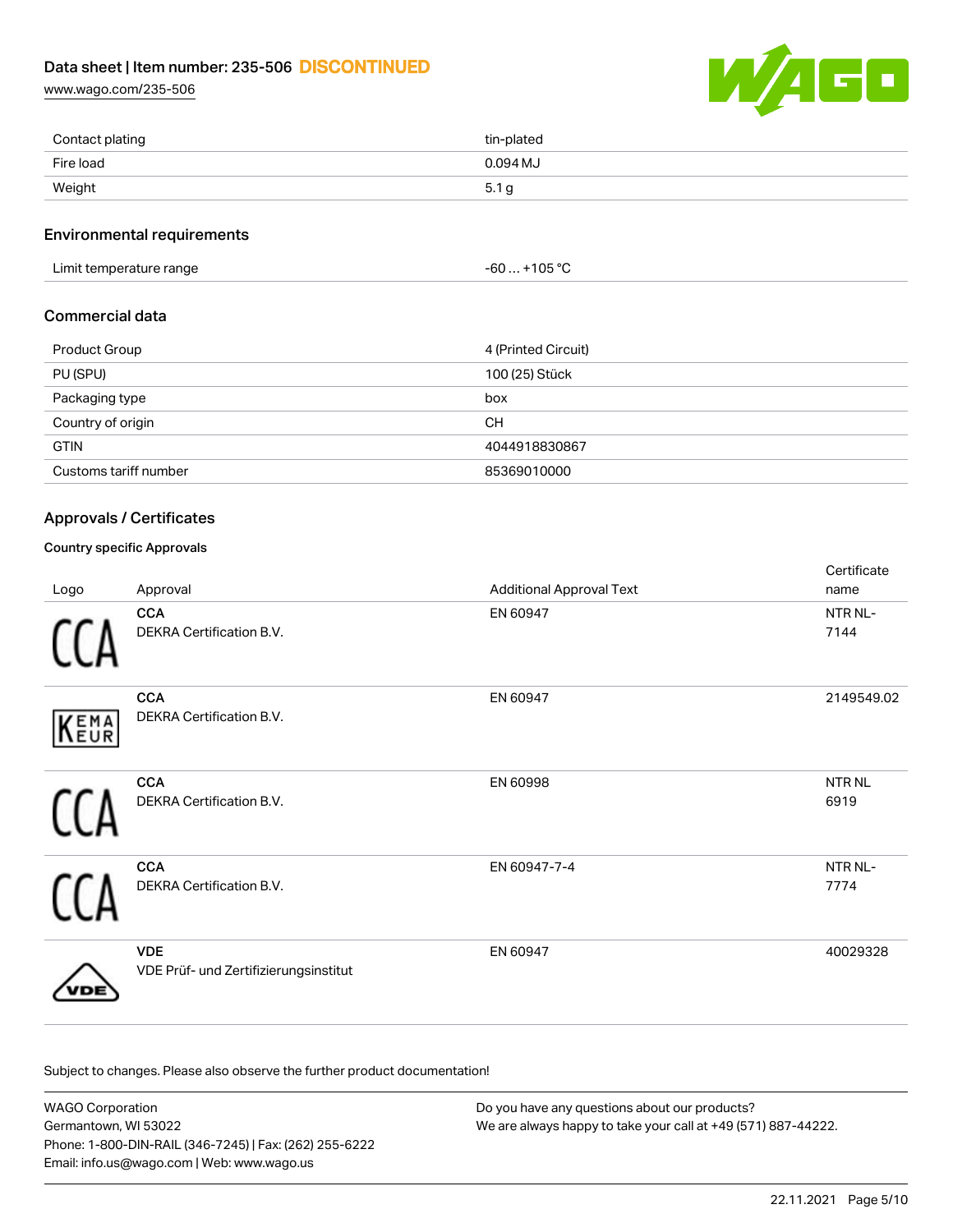

#### Ship Approvals

| Logo | Approval                                  | <b>Additional Approval Text</b> | Certificate<br>name                |
|------|-------------------------------------------|---------------------------------|------------------------------------|
| ABS. | <b>ABS</b><br>American Bureau of Shipping | $\overline{\phantom{0}}$        | $19 -$<br>HG1869876-<br><b>PDA</b> |
|      | <b>DNV GL</b>                             | $\overline{\phantom{a}}$        | TAE000016Z                         |
|      | Det Norske Veritas, Germanischer Lloyd    |                                 |                                    |
|      |                                           |                                 |                                    |

#### UL-Approvals

|        |                               |                                 | Certificate |
|--------|-------------------------------|---------------------------------|-------------|
| Logo   | Approval                      | <b>Additional Approval Text</b> | name        |
|        | UL                            | $\overline{\phantom{0}}$        | E45172      |
| J<br>◡ | UL International Germany GmbH |                                 |             |

# Optional accessories

| Ferrules<br>Ferrule |                                                                                                                        |                      |
|---------------------|------------------------------------------------------------------------------------------------------------------------|----------------------|
|                     |                                                                                                                        |                      |
|                     | Item no.: 216-101<br>Ferrule; Sleeve for 0.5 mm <sup>2</sup> / AWG 22; uninsulated; electro-tin plated; silver-colored | www.wago.com/216-101 |
|                     | Item no.: 216-104                                                                                                      |                      |
|                     | Ferrule; Sleeve for 1.5 mm <sup>2</sup> / AWG 16; uninsulated; electro-tin plated; silver-colored                      | www.wago.com/216-104 |
|                     | Item no.: 216-106                                                                                                      |                      |
|                     | Ferrule; Sleeve for 2.5 mm <sup>2</sup> / AWG 14; uninsulated; electro-tin plated; silver-colored                      | www.wago.com/216-106 |
| f                   | Item no.: 216-107                                                                                                      |                      |
|                     | Ferrule; Sleeve for 4 mm <sup>2</sup> / AWG 12; uninsulated; electro-tin plated                                        | www.wago.com/216-107 |
|                     | Item no.: 216-108                                                                                                      |                      |
|                     | Ferrule; Sleeve for 6 mm <sup>2</sup> / AWG 10; uninsulated; electro-tin plated; silver-colored                        | www.wago.com/216-108 |
|                     | Item no.: 216-109                                                                                                      |                      |
|                     | Ferrule; Sleeve for 10 mm <sup>2</sup> / AWG 8; uninsulated; electro-tin plated                                        | www.wago.com/216-109 |
|                     | Item no.: 216-102                                                                                                      |                      |
|                     | Ferrule; Sleeve for 0.75 mm <sup>2</sup> / AWG 20; uninsulated; electro-tin plated; silver-colored                     | www.wago.com/216-102 |
|                     | Item no.: 216-103                                                                                                      |                      |
|                     | Ferrule; Sleeve for 1 mm <sup>2</sup> / AWG 18; uninsulated; electro-tin plated                                        | www.wago.com/216-103 |
| I                   | Item no.: 216-110                                                                                                      |                      |

WAGO Corporation Germantown, WI 53022 Phone: 1-800-DIN-RAIL (346-7245) | Fax: (262) 255-6222 Email: info.us@wago.com | Web: www.wago.us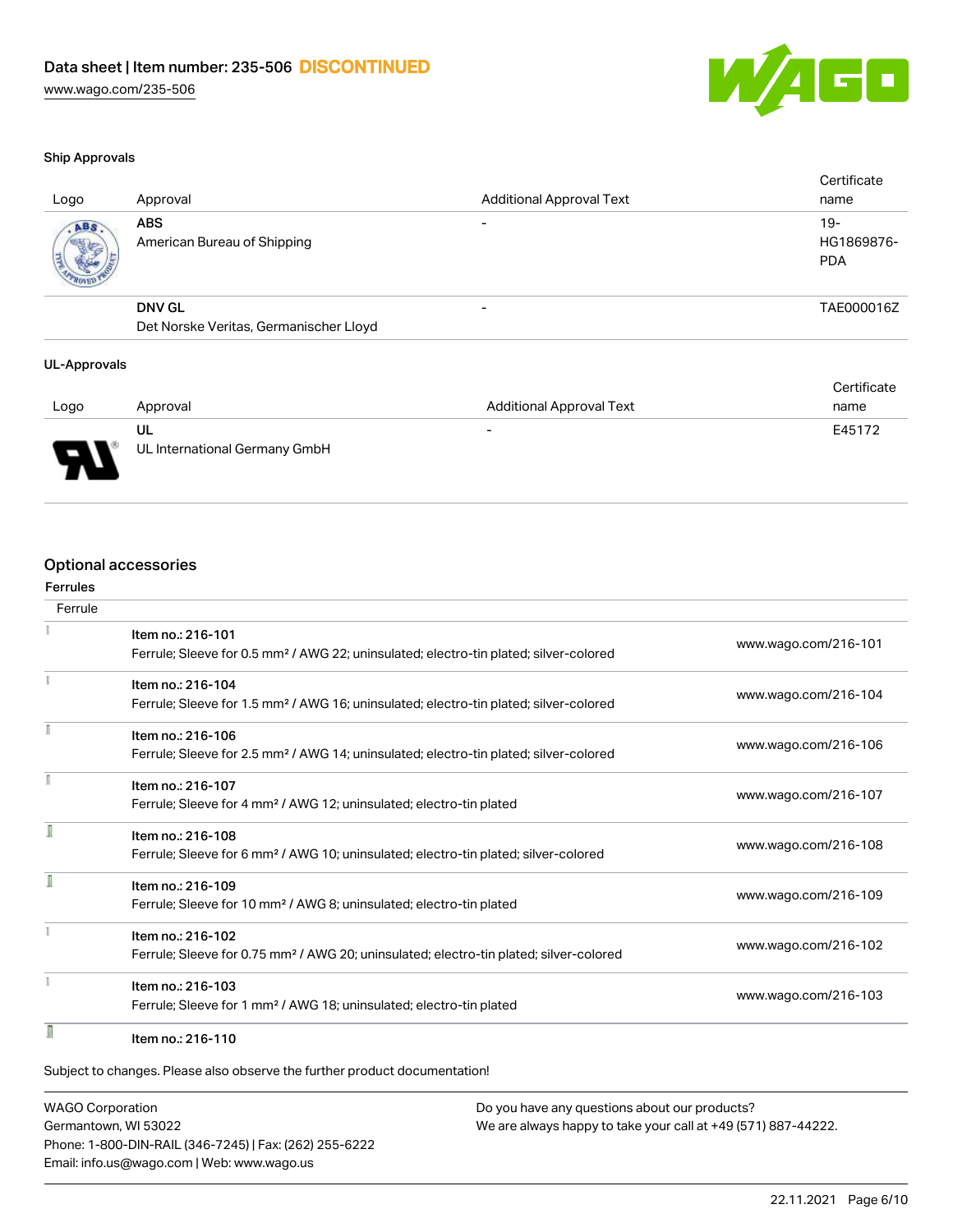[www.wago.com/235-506](http://www.wago.com/235-506)



|    | Ferrule; Sleeve for 16 mm <sup>2</sup> / AWG 6; uninsulated; electro-tin plated; metallic brown                                                                                    | www.wago.com/216-110 |
|----|------------------------------------------------------------------------------------------------------------------------------------------------------------------------------------|----------------------|
|    | Item no.: 216-123<br>Ferrule; Sleeve for 1 mm <sup>2</sup> / AWG 18; uninsulated; electro-tin plated; silver-colored                                                               | www.wago.com/216-123 |
|    | Item no.: 216-122<br>Ferrule; Sleeve for 0.75 mm <sup>2</sup> / AWG 20; uninsulated; electro-tin plated; silver-colored                                                            | www.wago.com/216-122 |
| I. | Item no.: 216-124<br>Ferrule; Sleeve for 1.5 mm <sup>2</sup> / AWG 16; uninsulated; electro-tin plated                                                                             | www.wago.com/216-124 |
|    | Item no.: 216-142<br>Ferrule; Sleeve for 0.75 mm <sup>2</sup> / 18 AWG; uninsulated; electro-tin plated; electrolytic copper; gastight<br>crimped; acc. to DIN 46228, Part 1/08.92 | www.wago.com/216-142 |
|    | Item no.: 216-132<br>Ferrule; Sleeve for 0.34 mm <sup>2</sup> / AWG 24; uninsulated; electro-tin plated                                                                            | www.wago.com/216-132 |
|    | Item no.: 216-121<br>Ferrule; Sleeve for 0.5 mm <sup>2</sup> / AWG 22; uninsulated; electro-tin plated; silver-colored                                                             | www.wago.com/216-121 |
|    | Item no.: 216-143<br>Ferrule; Sleeve for 1 mm <sup>2</sup> / AWG 18; uninsulated; electro-tin plated; electrolytic copper; gastight<br>crimped; acc. to DIN 46228, Part 1/08.92    | www.wago.com/216-143 |
|    | Item no.: 216-131<br>Ferrule; Sleeve for 0.25 mm <sup>2</sup> / AWG 24; uninsulated; electro-tin plated; silver-colored                                                            | www.wago.com/216-131 |
|    | Item no.: 216-141<br>Ferrule; Sleeve for 0.5 mm <sup>2</sup> / 20 AWG; uninsulated; electro-tin plated; electrolytic copper; gastight<br>crimped; acc. to DIN 46228, Part 1/08.92  | www.wago.com/216-141 |
|    | Item no.: 216-152<br>Ferrule; Sleeve for 0.34 mm <sup>2</sup> / AWG 24; uninsulated; electro-tin plated                                                                            | www.wago.com/216-152 |
|    | Item no.: 216-203<br>Ferrule; Sleeve for 1 mm <sup>2</sup> / AWG 18; insulated; electro-tin plated; red                                                                            | www.wago.com/216-203 |
|    | Item no.: 216-206<br>Ferrule; Sleeve for 2.5 mm <sup>2</sup> / AWG 14; insulated; electro-tin plated; blue                                                                         | www.wago.com/216-206 |
|    | Item no.: 216-207<br>Ferrule; Sleeve for 4 mm <sup>2</sup> / AWG 12; insulated; electro-tin plated; gray                                                                           | www.wago.com/216-207 |
|    | Item no.: 216-202<br>Ferrule; Sleeve for 0.75 mm <sup>2</sup> / 18 AWG; insulated; electro-tin plated; gray                                                                        | www.wago.com/216-202 |
|    | Item no.: 216-151<br>Ferrule; Sleeve for 0.25 mm <sup>2</sup> / AWG 24; uninsulated; electro-tin plated                                                                            | www.wago.com/216-151 |
| 1  | Item no.: 216-204<br>Ferrule; Sleeve for 1.5 mm <sup>2</sup> / AWG 16; insulated; electro-tin plated; black                                                                        | www.wago.com/216-204 |
|    | Item no.: 216-209<br>Ferrule; Sleeve for 10 mm <sup>2</sup> / AWG 8; insulated; electro-tin plated; red                                                                            | www.wago.com/216-209 |
|    |                                                                                                                                                                                    |                      |

Subject to changes. Please also observe the further product documentation!

WAGO Corporation Germantown, WI 53022 Phone: 1-800-DIN-RAIL (346-7245) | Fax: (262) 255-6222 Email: info.us@wago.com | Web: www.wago.us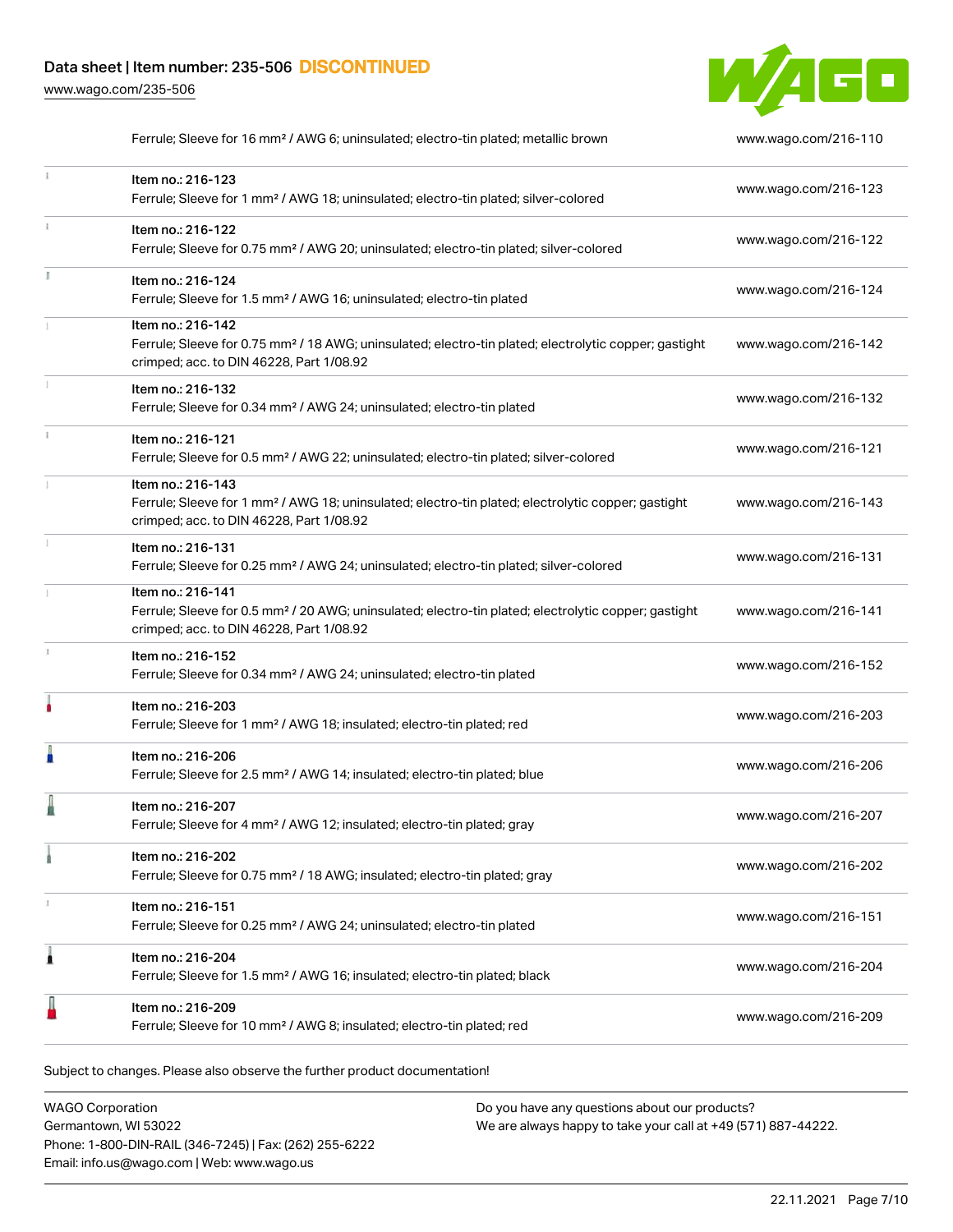Phone: 1-800-DIN-RAIL (346-7245) | Fax: (262) 255-6222

Email: info.us@wago.com | Web: www.wago.us

[www.wago.com/235-506](http://www.wago.com/235-506)



|                         | Item no.: 216-205<br>Ferrule; Sleeve for 2.08 mm <sup>2</sup> / AWG 14; insulated; electro-tin plated; yellow                                                                                              |                                                                                                                | www.wago.com/216-205 |
|-------------------------|------------------------------------------------------------------------------------------------------------------------------------------------------------------------------------------------------------|----------------------------------------------------------------------------------------------------------------|----------------------|
|                         | Item no.: 216-144<br>Ferrule; Sleeve for 1.5 mm <sup>2</sup> / AWG 16; uninsulated; electro-tin plated; electrolytic copper; gastight<br>crimped; acc. to DIN 46228, Part 1/08.92; silver-colored          |                                                                                                                | www.wago.com/216-144 |
|                         | Item no.: 216-208<br>Ferrule; Sleeve for 6 mm <sup>2</sup> / AWG 10; insulated; electro-tin plated; electrolytic copper; gastight crimped; www.wago.com/216-208<br>acc. to DIN 46228, Part 4/09.90; yellow |                                                                                                                |                      |
|                         | Item no.: 216-201<br>Ferrule; Sleeve for 0.5 mm <sup>2</sup> / 20 AWG; insulated; electro-tin plated; white                                                                                                |                                                                                                                | www.wago.com/216-201 |
|                         | Item no.: 216-223<br>Ferrule; Sleeve for 1 mm <sup>2</sup> / AWG 18; insulated; electro-tin plated; red                                                                                                    |                                                                                                                | www.wago.com/216-223 |
|                         | Item no.: 216-210<br>Ferrule; Sleeve for 16 mm <sup>2</sup> / AWG 6; insulated; electro-tin plated; electrolytic copper; gastight crimped; www.wago.com/216-210<br>acc. to DIN 46228, Part 4/09.90; blue   |                                                                                                                |                      |
|                         | Item no.: 216-241<br>Ferrule; Sleeve for 0.5 mm <sup>2</sup> / 20 AWG; insulated; electro-tin plated; electrolytic copper; gastight<br>crimped; acc. to DIN 46228, Part 4/09.90; white                     |                                                                                                                | www.wago.com/216-241 |
|                         | Item no.: 216-242<br>Ferrule; Sleeve for 0.75 mm <sup>2</sup> / 18 AWG; insulated; electro-tin plated; electrolytic copper; gastight<br>crimped; acc. to DIN 46228, Part 4/09.90; gray                     |                                                                                                                | www.wago.com/216-242 |
|                         | Item no.: 216-222<br>Ferrule; Sleeve for 0.75 mm <sup>2</sup> / 18 AWG; insulated; electro-tin plated; gray                                                                                                |                                                                                                                | www.wago.com/216-222 |
|                         | Item no.: 216-221<br>Ferrule; Sleeve for 0.5 mm <sup>2</sup> / 20 AWG; insulated; electro-tin plated; white                                                                                                |                                                                                                                | www.wago.com/216-221 |
|                         | Item no.: 216-224<br>Ferrule; Sleeve for 1.5 mm <sup>2</sup> / AWG 16; insulated; electro-tin plated; black                                                                                                |                                                                                                                | www.wago.com/216-224 |
|                         | Item no.: 216-243<br>Ferrule; Sleeve for 1 mm <sup>2</sup> / AWG 18; insulated; electro-tin plated; electrolytic copper; gastight crimped; www.wago.com/216-243<br>acc. to DIN 46228, Part 4/09.90; red    |                                                                                                                |                      |
|                         | Item no.: 216-244<br>Ferrule; Sleeve for 1.5 mm <sup>2</sup> / AWG 16; insulated; electro-tin plated; electrolytic copper; gastight<br>crimped; acc. to DIN 46228, Part 4/09.90; black                     |                                                                                                                | www.wago.com/216-244 |
|                         | Item no.: 216-263<br>Ferrule; Sleeve for 1 mm <sup>2</sup> / AWG 18; insulated; electro-tin plated; electrolytic copper; gastight crimped; www.wago.com/216-263<br>acc. to DIN 46228, Part 4/09.90; red    |                                                                                                                |                      |
|                         | Item no.: 216-246<br>Ferrule; Sleeve for 2.5 mm <sup>2</sup> / AWG 14; insulated; electro-tin plated; electrolytic copper; gastight<br>crimped; acc. to DIN 46228, Part 4/09.90; blue                      |                                                                                                                | www.wago.com/216-246 |
|                         | Item no.: 216-266<br>Ferrule; Sleeve for 2.5 mm <sup>2</sup> / AWG 14; insulated; electro-tin plated; electrolytic copper; gastight<br>crimped; acc. to DIN 46228, Part 4/09.90; blue                      |                                                                                                                | www.wago.com/216-266 |
|                         | Item no.: 216-264<br>Ferrule; Sleeve for 1.5 mm <sup>2</sup> / AWG 16; insulated; electro-tin plated; electrolytic copper; gastight                                                                        |                                                                                                                | www.wago.com/216-264 |
|                         | Subject to changes. Please also observe the further product documentation!                                                                                                                                 |                                                                                                                |                      |
| <b>WAGO Corporation</b> | Germantown, WI 53022                                                                                                                                                                                       | Do you have any questions about our products?<br>We are always happy to take your call at +49 (571) 887-44222. |                      |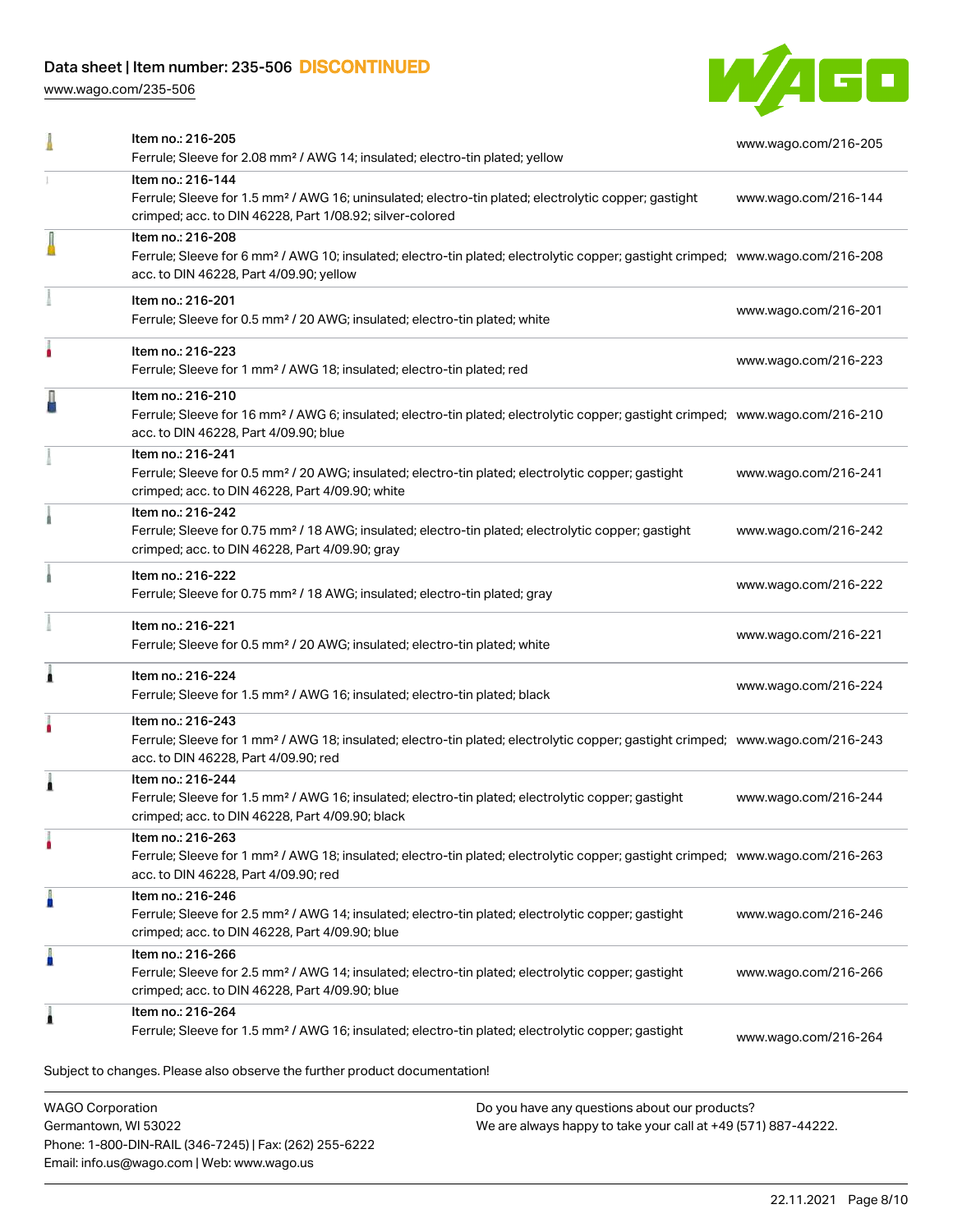[www.wago.com/235-506](http://www.wago.com/235-506)



crimped; acc. to DIN 46228, Part 4/09.90; black

|    | Item no.: 216-284<br>Ferrule; Sleeve for 1.5 mm <sup>2</sup> / AWG 16; insulated; electro-tin plated; electrolytic copper; gastight<br>crimped; acc. to DIN 46228, Part 4/09.90; black                     | www.wago.com/216-284 |
|----|------------------------------------------------------------------------------------------------------------------------------------------------------------------------------------------------------------|----------------------|
| A  | Item no.: 216-286<br>Ferrule; Sleeve for 2.5 mm <sup>2</sup> / AWG 14; insulated; electro-tin plated; electrolytic copper; gastight<br>crimped; acc. to DIN 46228, Part 4/09.90; blue                      | www.wago.com/216-286 |
| l  | Item no.: 216-287<br>Ferrule; Sleeve for 4 mm <sup>2</sup> / AWG 12; insulated; electro-tin plated; electrolytic copper; gastight crimped; www.wago.com/216-287<br>acc. to DIN 46228, Part 4/09.90; gray   |                      |
|    | Item no.: 216-262<br>Ferrule; Sleeve for 0.75 mm <sup>2</sup> / 18 AWG; insulated; electro-tin plated; electrolytic copper; gastight<br>crimped; acc. to DIN 46228, Part 4/09.90; gray                     | www.wago.com/216-262 |
|    | Item no.: 216-288<br>Ferrule; Sleeve for 6 mm <sup>2</sup> / AWG 10; insulated; electro-tin plated; electrolytic copper; gastight crimped; www.wago.com/216-288<br>acc. to DIN 46228, Part 4/09.90; yellow |                      |
| ł  | Item no.: 216-289<br>Ferrule; Sleeve for 10 mm <sup>2</sup> / AWG 8; insulated; electro-tin plated; electrolytic copper; gastight crimped; www.wago.com/216-289<br>acc. to DIN 46228, Part 4/09.90; red    |                      |
|    | Item no.: 216-301<br>Ferrule; Sleeve for 0.25 mm <sup>2</sup> / AWG 24; insulated; electro-tin plated; yellow                                                                                              | www.wago.com/216-301 |
|    | Item no.: 216-321<br>Ferrule; Sleeve for 0.25 mm <sup>2</sup> / AWG 24; insulated; electro-tin plated; yellow                                                                                              | www.wago.com/216-321 |
| ł. | Item no.: 216-322<br>Ferrule; Sleeve for 0.34 mm <sup>2</sup> / 22 AWG; insulated; electro-tin plated; green                                                                                               | www.wago.com/216-322 |
| I  | Item no.: 216-267<br>Ferrule; Sleeve for 4 mm <sup>2</sup> / AWG 12; insulated; electro-tin plated; electrolytic copper; gastight crimped; www.wago.com/216-267<br>acc. to DIN 46228, Part 4/09.90; gray   |                      |
|    | Item no.: 216-302<br>Ferrule; Sleeve for 0.34 mm <sup>2</sup> / 22 AWG; insulated; electro-tin plated; light turquoise                                                                                     | www.wago.com/216-302 |
|    |                                                                                                                                                                                                            |                      |

#### Downloads

**Documentation** 

#### Additional Information

| Technical explanations | 2019 Apr 3 | pdf    | Download |
|------------------------|------------|--------|----------|
|                        |            | 2.0 MB |          |

#### Installation Notes

#### Conductor termination

Subject to changes. Please also observe the further product documentation!

WAGO Corporation Germantown, WI 53022 Phone: 1-800-DIN-RAIL (346-7245) | Fax: (262) 255-6222 Email: info.us@wago.com | Web: www.wago.us